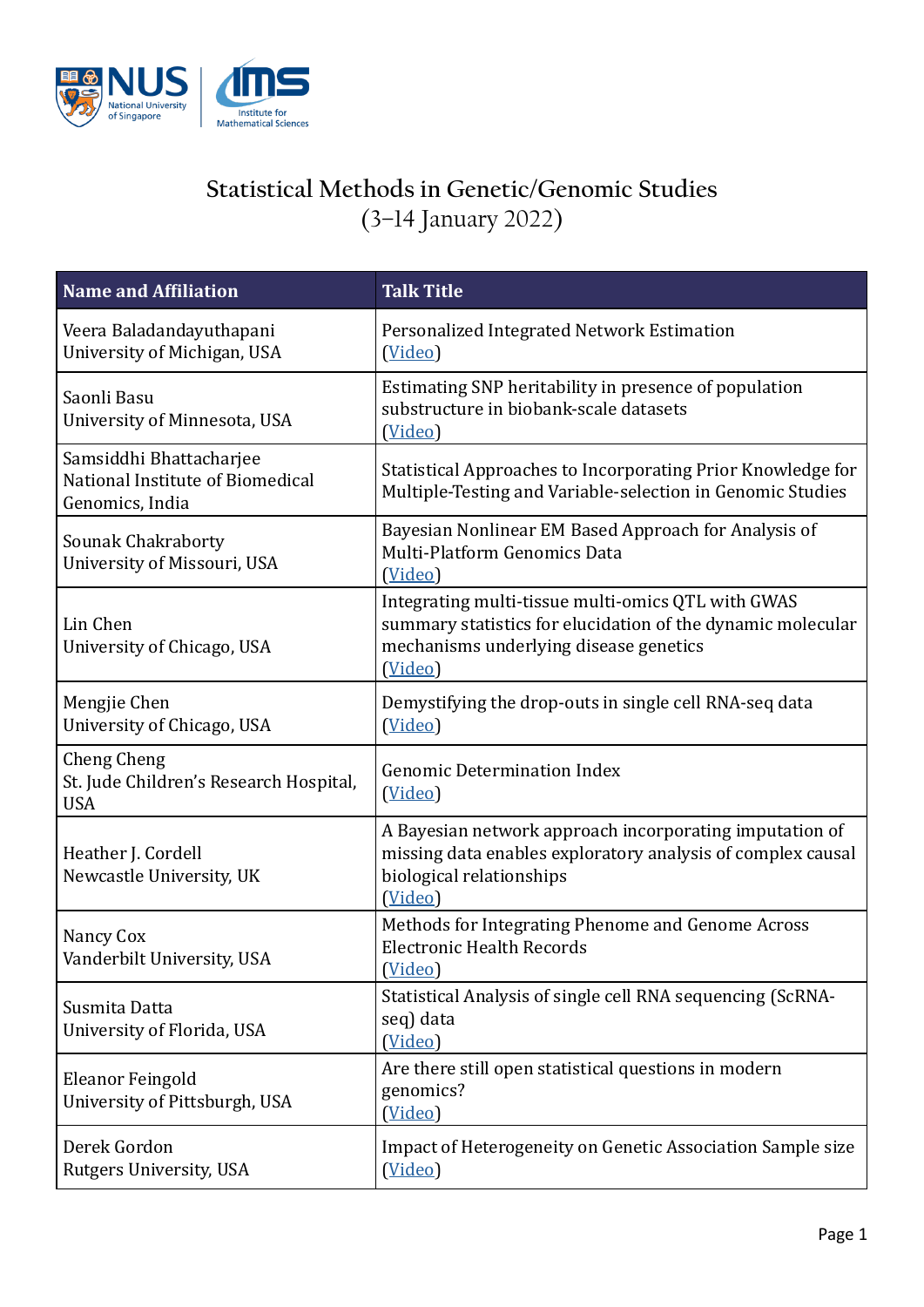

| <b>Name and Affiliation</b>                                  | <b>Talk Title</b>                                                                                                    |
|--------------------------------------------------------------|----------------------------------------------------------------------------------------------------------------------|
| Mayetri Gupta<br>University of Glasgow, UK                   | Bayesian hierarchical mixture-based clustering for non-<br>normal, noisy genomic datasets<br>(Video)                 |
| Lin Hou                                                      | Detecting Local Genetic Correlations with Scan Statistics                                                            |
| Tsinghua University, China                                   | (Video)                                                                                                              |
| Jeanine Houwing-Duistermaat<br>University of Leeds, UK       | Probabilistic partial least squares methods for data<br>integration<br>(Video)                                       |
| Li Hsu                                                       | A Mixed-Effects Model for Powerful Association Tests in                                                              |
| Fred Hutchinson Cancer Research                              | Integrative Functional Genomic Data                                                                                  |
| Center, USA                                                  | (Video)                                                                                                              |
| Jian Huang                                                   | A Deep Generative Approach to Conditional Sampling                                                                   |
| The University of Iowa, USA                                  | (Video)                                                                                                              |
| Hongkai Ji<br>Johns Hopkins University, USA                  | A statistical framework for differential pseudotime analysis<br>with multiple single-cell RNA-seq samples<br>(Video) |
| Yuling Jiao                                                  | Deep Nonparametric Estimation                                                                                        |
| Wuhan University, China                                      | (Video)                                                                                                              |
| <b>Guolian Kang</b>                                          | Fancy and powerful study design is cost beneficial only                                                              |
| St. Jude Children's Research Hospital,                       | coupled with valid or versatile statistical approaches                                                               |
| <b>USA</b>                                                   | (Video)                                                                                                              |
| Pei-Fen Kuan<br>Stony Brook University, USA                  | Deciphering the Transcriptome of the World Trade Center<br>Disaster-Related PTSD via RNA-Seq<br>(Video)              |
| Suprateek Kundu                                              | Scalable Bayesian Variable Selection for Structured High-                                                            |
| The University of Texasat MD                                 | Dimensional Data                                                                                                     |
| Anderson Cancer Center, USA                                  | (Video)                                                                                                              |
| Mark van der Laan<br>University of California, Berkeley, USA | Distinguished Visitor Lecture Series<br>Targeted Learning with Applications to Genomic Studies<br>(Video)            |
| Hongzhe Lee<br>University of Pennsylvania, USA               | A Unified Approach to Robust Inference for Genetic<br>Covariance<br>(Video)                                          |
| Jingyi Jessica Li                                            | Clipper: a general statistical framework for p-value-free FDR                                                        |
| University of California, Los Angeles,                       | control in large-scale feature screening                                                                             |
| <b>USA</b>                                                   | (Video)                                                                                                              |
| Qian Li                                                      | A joint nested random effects model for metagenomic                                                                  |
| St. Jude Children's Research Hospital,                       | trajectory analysis with disease outcome in matched sets                                                             |
| <b>USA</b>                                                   | (Video)                                                                                                              |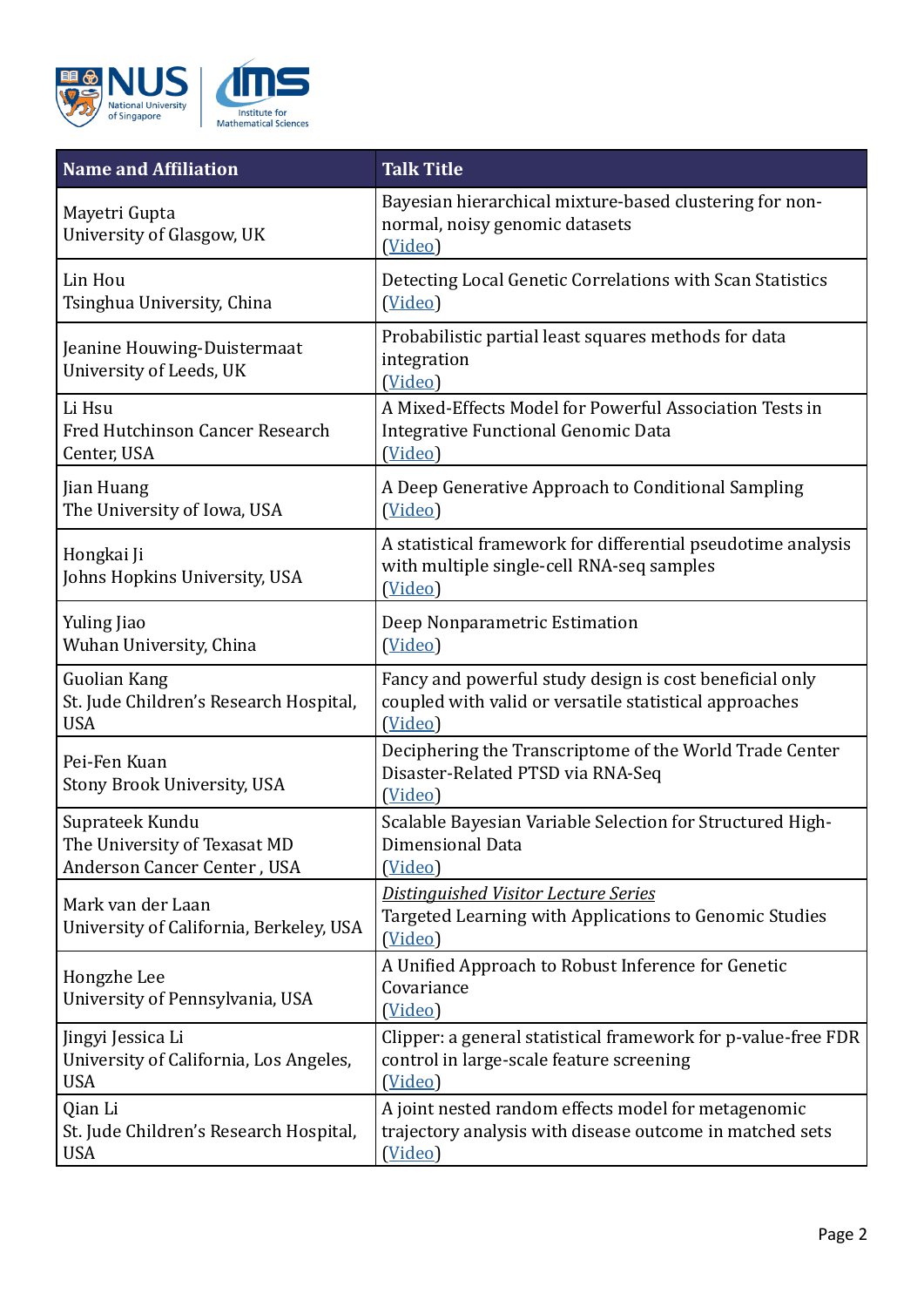

| <b>Name and Affiliation</b>                                                       | <b>Talk Title</b>                                                                                                                                |
|-----------------------------------------------------------------------------------|--------------------------------------------------------------------------------------------------------------------------------------------------|
| Yun Li<br>The University of North Carolina at<br>Chapel Hill, USA                 | MAST-Decon: Smooth Cell-type Deconvolution Method for<br>Spatial Transcriptomics data<br>(Video)                                                 |
| Xihong Lin<br>Harvard University, USA                                             | Distinguished Visitor Lecture Series<br>Scalable Analysis of Large Multi Ethic Biobanks and Whole<br><b>Genome Sequencing Studies</b><br>(Video) |
| Zhixiang Lin<br>The Chinese University of Hong Kong,<br>China                     | Statistical method for integrative analysis in single-cell<br>genomics<br>(Video)                                                                |
| Zhonghua Liu<br>University of Hong Kong, China                                    | On Mendelian Randomisation Mixed-Scale Treatment Effect<br>Robust Identification (MR MiSTERI) and Estimation for<br>Causal Inference<br>(Video)  |
| Shuangge Ma<br>Yale University, USA                                               | Gaussian graphical model-based heterogeneity analysis via<br>penalized fusion<br>(Video)                                                         |
| <b>Arnab Kumar Maity</b><br>Pfizer Inc., USA                                      | Bayesian structural equation modeling in multiple omics<br>data integration with application to circadian genes<br>(Video)                       |
| Partha P. Majumder<br>National Institute of Biomedical<br>Genomics, India         | Joint analysis of multi-omics data: Some applications<br>(Video)                                                                                 |
| Ramyar Molania<br>The Walter and Eliza Hall Institute of<br>Medical Research, USA | Removing unwanted variation from large-scale cancer RNA-<br>sequencing data<br>(Video)                                                           |
| Jeffrey S Morris<br>University of Pennsylvania, USA                               | Top-Down Integrative Genomics for Colon Cancer Precision<br>Therapeutics<br>(Video)                                                              |
| Michael Newton<br>University of Wisconsin-Madison, USA                            | Empirical Bayes and the false discovery rate, revisited<br>(Video)                                                                               |
| Yang Ni<br>Texas A&M University, USA                                              | Ordinal Causal Discovery for Reverse-Engineering Gene<br><b>Regulatory Networks</b><br>(Video)                                                   |
| Wei Pan<br>University of Minnesota, USA                                           | Robust Mendelian Randomization via Constrained<br>Maximum Likelihood<br>(Video)                                                                  |
| Junmin Peng<br>St. Jude Children's Research Hospital,<br><b>USA</b>               | High Throughput Proteomics to Basic and Clinic Research<br>(Video)                                                                               |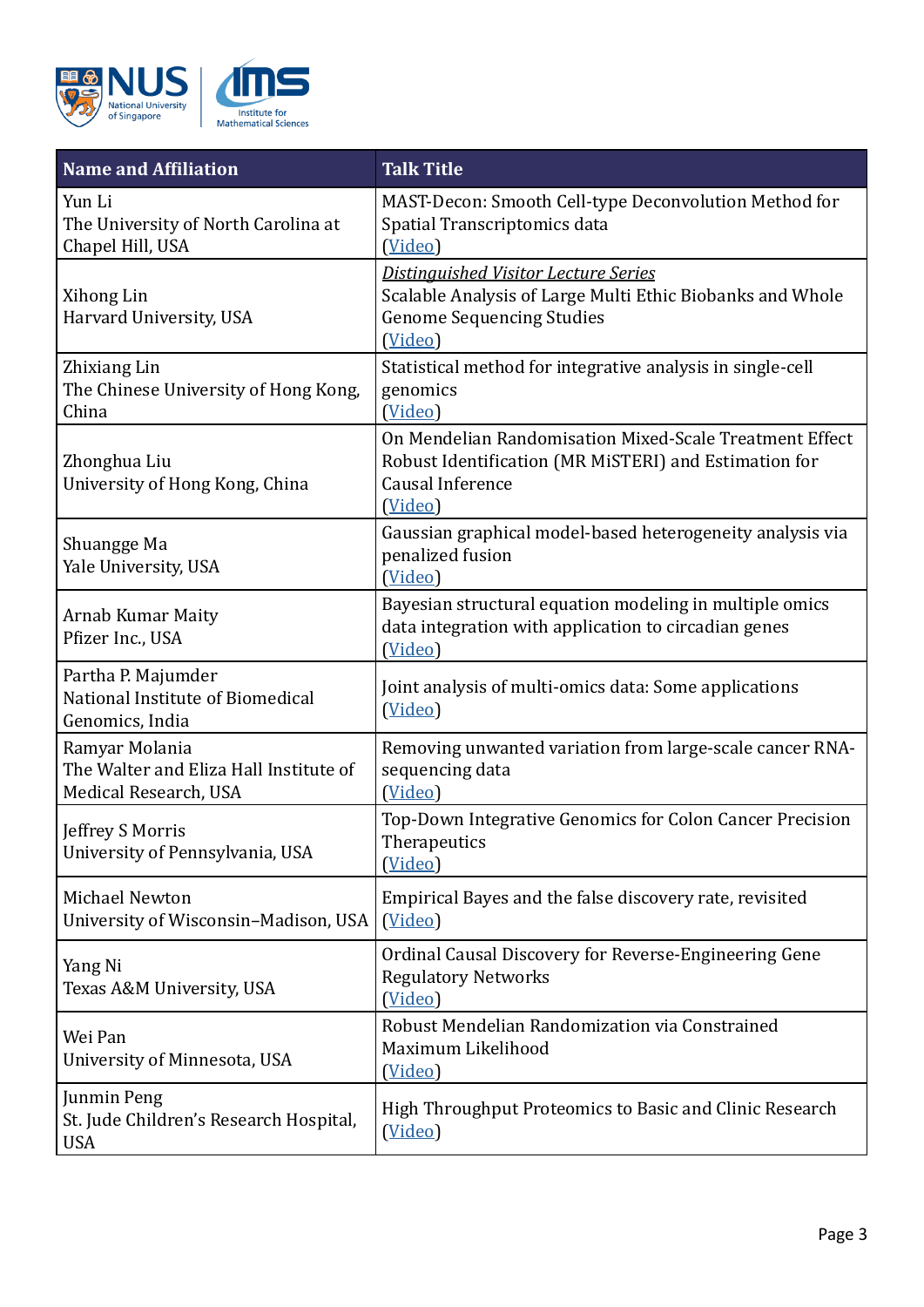

| <b>Name and Affiliation</b>                                                           | <b>Talk Title</b>                                                                                                                                                                    |
|---------------------------------------------------------------------------------------|--------------------------------------------------------------------------------------------------------------------------------------------------------------------------------------|
| Saumyadipta Pyne<br>University of Pittsburgh, USA                                     | Systematic spatial modeling of the heterogeneity in tumor<br>signaling landscapes<br>(Slides)                                                                                        |
| <b>Agus Salim</b><br>University of Melbourne, Australia                               | RUV-III-NB: Normalization of single-cell RNA-seq Data<br>(Video)                                                                                                                     |
| Śaunak Sen<br>University of Tennessee Health<br>Science Center, USA                   | Sparse bilinear models for structured high-throughput data<br>(Video)                                                                                                                |
| Sanjay S. Shete<br>M. D. Anderson Cancer Center, USA                                  | Quantifying the reversible relationship between obesity<br>and diabetes using bidirectional mediation models and<br>Approaches for bi-directional Mendelian Randomization<br>(Video) |
| Xingjie Shi<br>East China Normal University, China                                    | Spatial clustering for identifying tissue regions defined by<br>spatial transcriptomics<br>(Video)                                                                                   |
| Peter Song<br>University of Michigan, USA                                             | Analyzing high-dimensional mediators by mixed integer<br>optimization<br>(Video)                                                                                                     |
| <b>Terry Speed</b><br>The Walter and Eliza Hall Institute of<br>Medical Research, USA | RUV-III: Removing Unwanted Variation in III steps<br>(Video)                                                                                                                         |
| <b>Mathew Stephens</b><br>The University of Chicago, USA                              | A simple new approach to variable selection in regression,<br>with application to genetic fine-mapping<br>(Video)                                                                    |
| Anbupalam Thalamuthu<br>University of New South Wales,<br>Sydney, Australia           | Phenotypic and genetic profiling of exceptionally long-lived<br>individuals<br>(Video)                                                                                               |
| George C. Tseng<br>University of Pittsburgh, USA                                      | Recent advances in p-value combination methods with<br>emphasis on omics applications<br>(Video)                                                                                     |
| Pei Wang<br>Icahn School of Medicine at Mount<br>Sinai, USA                           | DAGBagM: Learning directed acyclic graphs of mixed<br>variables with an application to identify protein biomarkers<br>for treatment response in ovarian cancer<br>(Video)            |
| Yingying Wei<br>The Chinese University of Hong Kong,<br>China                         | Meta-clustering of Genomic Data<br>(Video)                                                                                                                                           |
| Qi Yan<br>Columbia University, USA                                                    | Multi-omics data analysis in complex human diseases<br>(Video)                                                                                                                       |